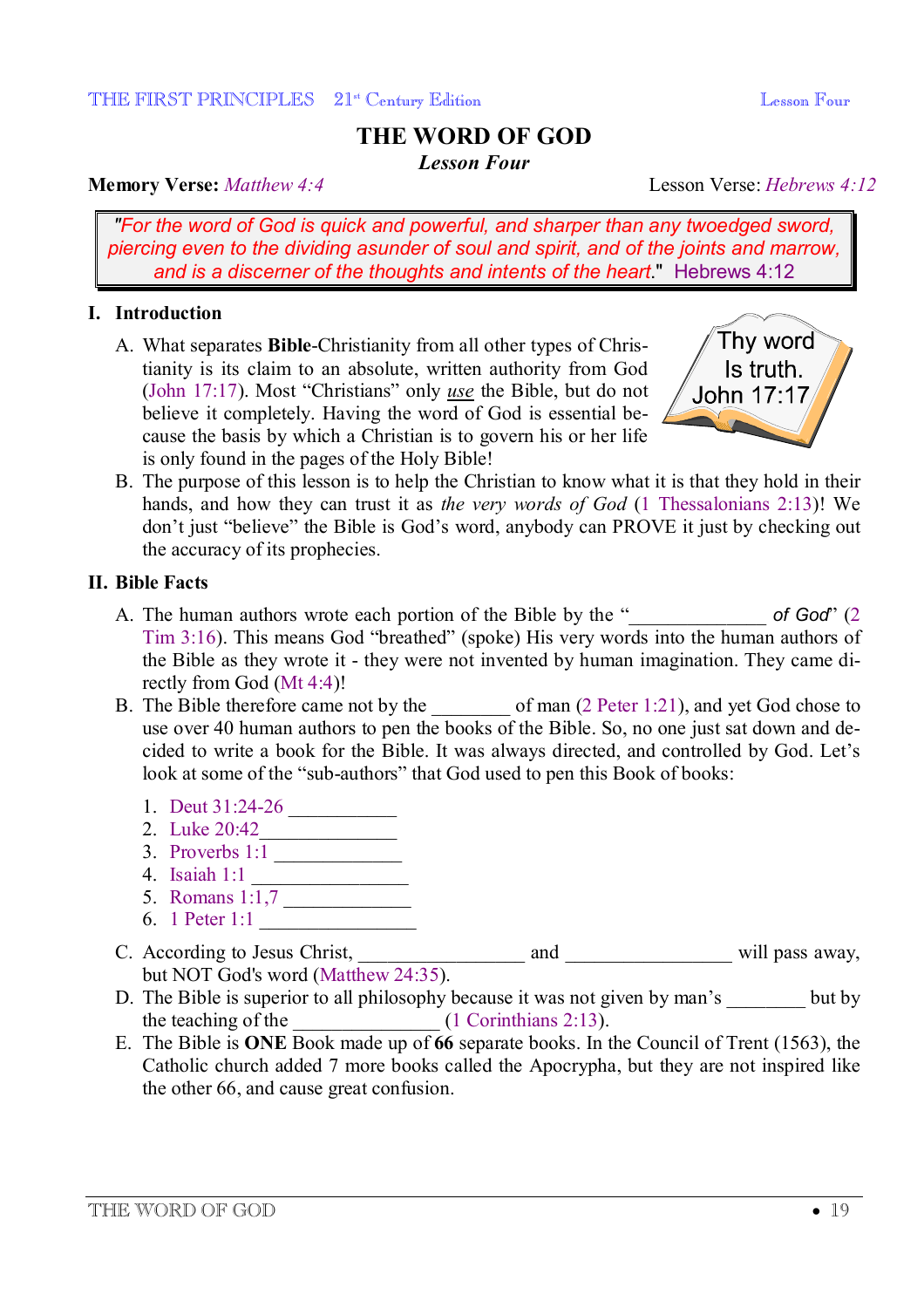#### THE FIRST PRINCIPLES  $21^{\text{st}}$  Century Edition Lesson Four Lesson Four

- F. The Bible is now **completed**. It was finished in about 95 AD, when the apostle John completed the book of *Revelation*. No one can add anything to it through personal revelations, visions, or prophecies, and no one can take away from it New (Rev 22:18,19) - anyone with any additional prophecies **DIO Testament** Testament than contained in the Bible is of the devil!
- G. Overall, the Bible is divided into two main sections. The Genesis **Revelation first** section is called the  $(2 \text{ Corr})$ 27 Books 3:14). The **second** section is called the 39 Books \_\_\_\_\_\_\_\_\_\_\_\_\_\_\_\_\_\_\_ (2 Cor 3:6). A "testament" is a written *testimony* about God's will

in the form of a covenant (agreement).

H. The Bible is perfect, having no error because it is both *inspired*, and by God (Ps 12:6,7). God wrote the Scriptures through men (that's *inspiration*, 2Tim 3:16), and then bound Himself to keep His word from error (that's *preservation*, Mt 24:35)! That means God's word is still here today - it has not been lost or corrupted, or else Jesus was a liar!



## **III. What The Bible Is**

- A. It is God's revelation of the origin and destiny of all things (Isa 46:9,10).
- B. It is God's *will* or *testament* to people of all ages, revealing the plan of God for mankind here and now, and in the next life.
- C. It is a record of how God dealt with man in the past, present and future.
- D. It contains the message of eternal salvation for all who believe in Christ, and eternal for all who reject that Gospel (John  $3:36$ ).
- E. It is the most remarkable Book ever! Of its divine library of 66 books, there is history, biography, poetry, proverbial sayings (true sayings), hymns (songs), laws, parables (stories that teach truth), riddles, allegories (symbolic language), prophecies, records of birth, and death, mysteries, adventure, recipes, blessings, cursings, and all other forms of human expression!
- F. **Psalm 119** deals particularly with the subject of the Scriptures in great detail as it explains their importance in the life of the believer.
	- 1. The Bible refers to *itself* in Psalm 119 using eight different words:
		- a. **The -** God's definition of right and wrong (vs 1)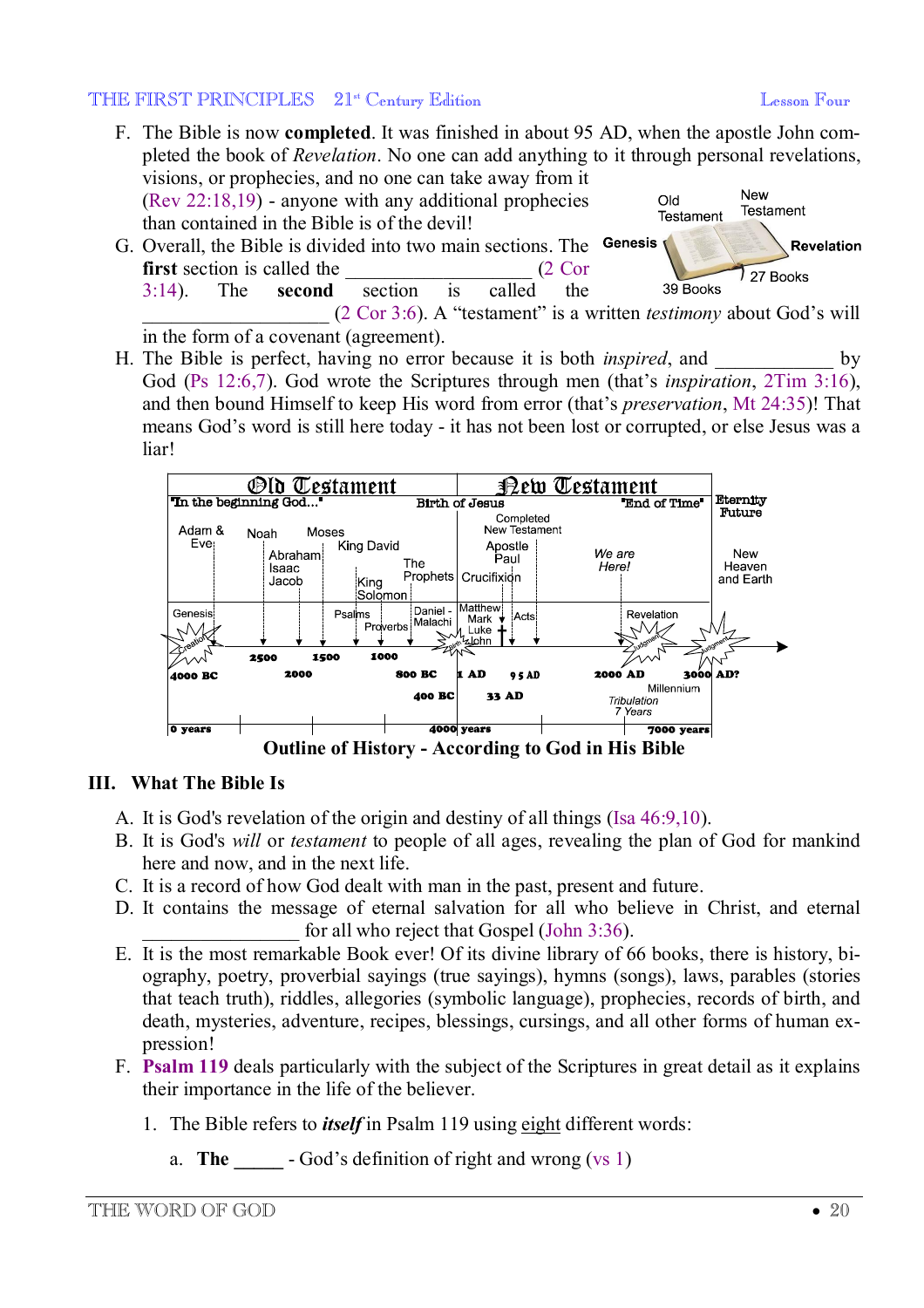#### THE FIRST PRINCIPLES  $21^{\text{st}}$  Century Edition Lesson Four

- b. **The \_\_\_\_\_\_\_\_\_\_\_** a record of what God thinks (vs 2)
- c. **God's \_\_\_\_\_\_** a record of how God works (vs 3)
- d. **\_\_\_\_\_\_\_\_** Truths that apply to life principles (vs 4)
- e. **\_\_\_\_\_\_\_** fixed truths of God (5)
- f. \_\_\_\_\_\_\_\_\_\_\_\_- clear commands and instructions (6)
- g. **\_\_\_\_\_\_\_\_\_\_** God's conclusions about various subjects (vs 7)
- h. **The**  $\qquad$  the very words of God (vs 9)
- 2. Psalm 119 teaches that the Bible is eight things to every believer:
	- a. It provides *spiritual cleansing* (Psalm 119:9; Ephesians 5:25,26). The word of God cleanses the life of the believer as we obey it!
	- b. It is like having *wealth* and riches to the one who has it (119:14)!
	- c. A *companion* and friend to the one who lives in it (119:24)!
	- d. A *song* to sing (119:54) it fills the heart with such joy!
	- e.  $\frac{1}{2}$  (119:103) as
	- f.  $\overline{A}$  (119:105,130)
	- g. A *heritage* something passed on like an *heirloom* (119:111).
	- h. *Great spoil* and treasure (119:162)
- 3. The Psalm also declares that the God charges the believer with eight responsibilities concerning the Scriptures:
	- a. To *love* them (119:97,159) How much do YOU love the Bible?
	- b. *Prize* them (119:72,127) as you would infinite **treasure**!
	- c. *Memorize* them (119:11) learn God's words as He wrote them.
	- d.  $\omega$  on them  $(119:15,23,48,78)$  understand each word!
	- *e. Study* them (119:12,18,26,27) *See 2 Tim 2:15!*
	- f. *Trust* them (119:42) Faith comes by hearing this Bible (Rom 10:17)
	- g. *Obey* them (119:8) *See James 1:22*! Live this Bible every day!
	- h. *Declare* them (119:13) tell others of God's word on life!
- G. There are four things God wants us to learn from the Bible (2 Tim 3:16,17):
	- 1. **Doctrine** learn what is right and true
	- 2. **Reproof** learn what is not right in our life, and in the world
	- 3. \_\_\_\_\_\_\_\_\_\_\_\_\_\_\_\_ learn how to **get** right most important
	- 4. **Instruction** in righteousness learn how to **stay** right
	- 5. These four foundations prepare you so that "...*the man of God* (the mature Christian) *may be \_\_\_\_\_\_\_\_\_\_\_, throughly furnished unto all good works.*"

# **IV. What The Bible Is Not - Make no mistake about it!**

- A. It is NOT a charm or good luck piece.
- B. It is NOT a book of "heavenly utterances" in a supernatural language. It is God's revelation in the most simple human language possible.
- C. It is NOT a book of mysteries. It is self interpreting, explaining all the mysteries of life, so that no mysteries remain.
- D. It is NOT a book that says one thing and means another.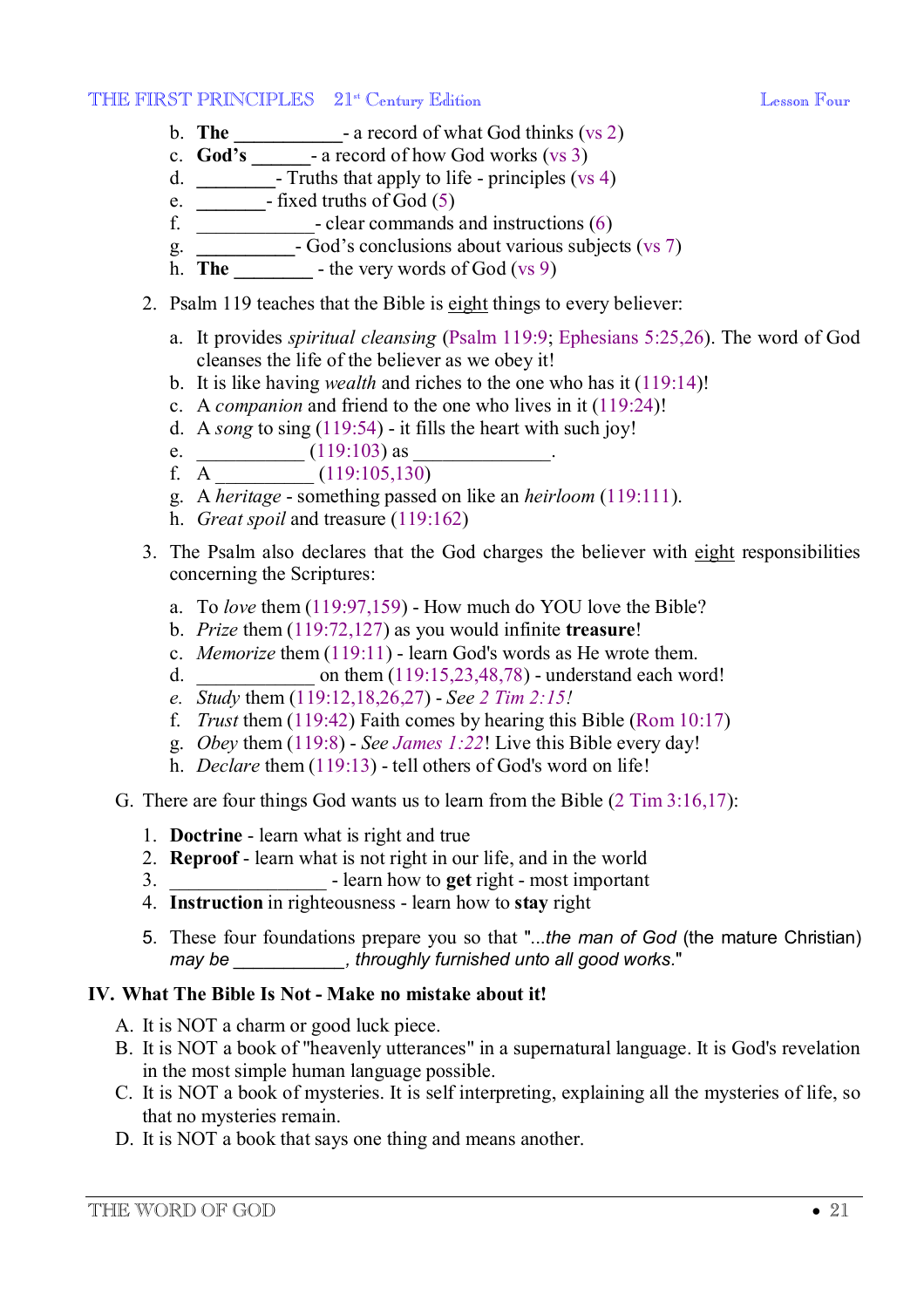#### THE FIRST PRINCIPLES 21<sup>st</sup> Century Edition Lesson Four

E. It is NOT a book that should be constantly criticized and attacked simply because you don't like what it says, or how it says it! It is God's words!

## **V. How We Got Our Bible - A Brief History Lesson**

- A. The Bible is the written record of the very words that proceeded from the of God (Matthew 4:4). They are referred to as the *Scriptures*, the *Law*, **God's** *Word*, and *the Book*. We get our word "*Bible*" from the Greek word 'Biblios', which simply means "the Book"
- B. The Old Testament was written mainly in the *HEBREW* language, from 2000 years before the Birth of Christ (BC) to about 350 years BC. The Hebrew (which is read from right to left) for Genesis 1:1 looks like,



C. The New Testament was written in *GREEK* from 35 AD to 95 AD (A.D. is a Latin abbreviation for, *Year of the Lord* starting from Christ's birth). The Greek for John 3:16 looks like (you read Greek from left to right),

> ουτως γαρ πγαπησεν ο θεος τον κοσμον ωστε τον υιον αυτου τον μονογενη εδωκεν ινα πας ο πιστευων εις αυτον μη αποληται αλλ εγη ζωην αιωνιον

- D. Aren't you glad we can read God's words in our own language?!
- E. Through 3,000 years, God has preserved over **5,200** Greek and Hebrew copies and portions of His word! These are what our Bible is translated from.
- F. From those copies, God combined His words into ONE Book at around 100 AD, and scattered it into all the major languages, with more and more people even today getting copies of the word of God in their language! The Bible is THE most published and read book in the world, of all time!



- G. The *English* Bible is the result of some 1,300 years of life-threatening work, starting back in 700 AD (only some of the publications are listed below).
	- 1. In 1382, a man named **John Wycliffe** (1330-1384) translated the first complete Bible into English. For this, he was *excommunicated*, and after death, his bones were *burned* by order of the pope! An example of his translation of John 3:16:

for god loved so the world! that he gaf his oon bigetun sone, that eche man that bileueth in him perisch not: but have euerlastynge life.

- 2. The next was made by **William Tyndale** (1494-1536), who was only able to finish the New Testament and the first five books of the Old Testament by 1530. By order of the priesthood, Tyndale was *burned* at the stake for translating the Scriptures on Oct. 6, 1536!
- 3. In 1535, **Myles Coverdale** (1485-1568) completed the first printed Bible (all others were *hand copied*, or printed without moveable type).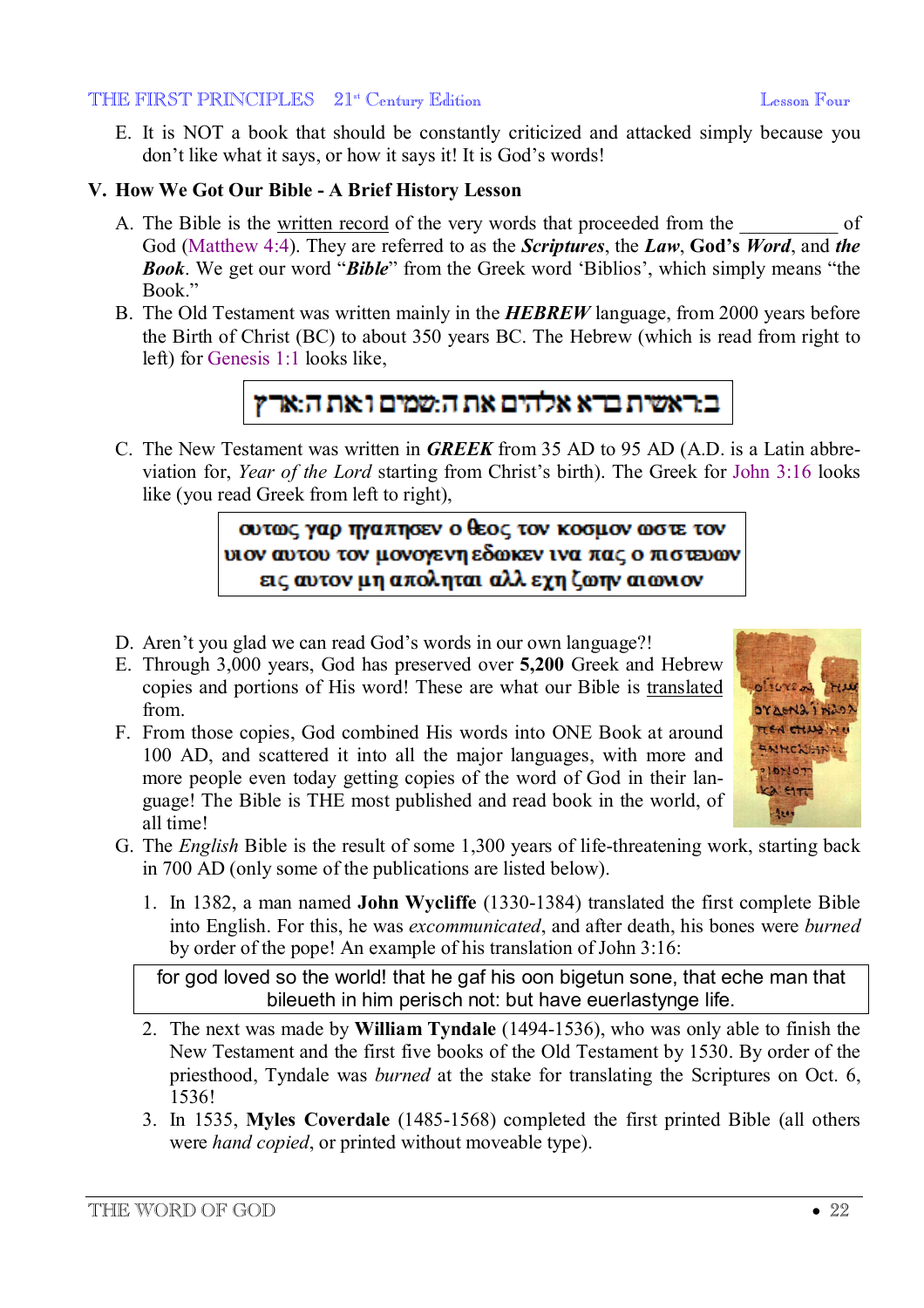#### THE FIRST PRINCIPLES  $21^{\text{st}}$  Century Edition Lesson Four

- 4. In 1539 the **Great Bible** was published. It was called *Great* because of its large size. This Bible was placed into every church, and a chain placed on it so that it could not be removed, but freely read from.
- 5. In 1560, the **Geneva Bible** was produced by scholars in Geneva, Switzerland because in England, Catholic *Queen Mary* had ascended the throne and forbid access to the Bible, and its publication.
- 6. The Roman Catholic church came out with it's *Rheims* New Testament in 1582, and *Douay* Old Testament in 1609. They were translated for the express purpose of backing up the dogma and teaching of the church instead of
- presenting the truths of Christ. 7. In 1604, **King James** the First, authorized 47 men to produce a complete translation of the Bible without Catholic influence in it. It was completed in 1611, and is referred to as the **King James Version** (KJV), or **Authorized Version** (AV) of 1611, and still today is God's preserved word for the English speaking people. The King James Bible has gone through **seven editions**, the last one being in **1769**, correcting spelling errors, and making very minor changes so that it is completely accurate and faithful to the texts of the original languages from which it was translated.
- H. Since 1611, there have been over 200 attempts to falsely "modernize" the Bible. These attempts include the **New International Version** (NIV), the **New American Standard Version** (NASV), the **Good News Bible**, and so on. But none are as accurate, or honest in their translation, or have the effect on people's hearts as does the **AV 1611**!



**Genesis 17 from Geneva Bible** 

TotheHebrewes. Chrift aboue the Angels. The absorber of the Contract of the Contract of the Contract of the Contract of the Contract of the Contract of the Contract of the Contract of the Contract of the Contract of the Contract of the Contract of the Contract o nor en thy abetsi-<br>ec.hnotologithar  $\mathcal{L}$  ratio is to thee American that<br>it must then B fay.<br>all perpace river allo a<br>sall that theosath your<br>is mainted to you. € moitm from Kome to 90 THE EPISTLE OF PAVL the Apoftle to the Hebrewes. CHAP. L Ob tabo at fan du of the Noorte fam .<br>Ne Yeards by Daith : 1000 **Page from KJV 1611** 

## **VI.Proofs of Inspiration -** *How We Know the Bible was Given By God!*

A. **Its Unity**. Over 40 authors wrote the 66 books of the Bible in different lands (*Job* in Mesopotamia, *Moses* in Jordan, *Paul* in Rome and Greece, *John* in Turkey, *Peter* in Babylon), and at different times, covering a period of over 2,100 years (from 2000 B.C. to 95 A.D.), and yet never contradicting each other! Try to duplicate that! No matter what you have been told, none of the writings were "sanctioned" by some church council, or commanded to be written by some church leader. They were all written by the direct inspirational hand of  $(2 \text{ Tim } 3:16)$ , and preserved from any human error, in spite of the fact that myriads of religious efforts were made to destroy both the prophets and their message!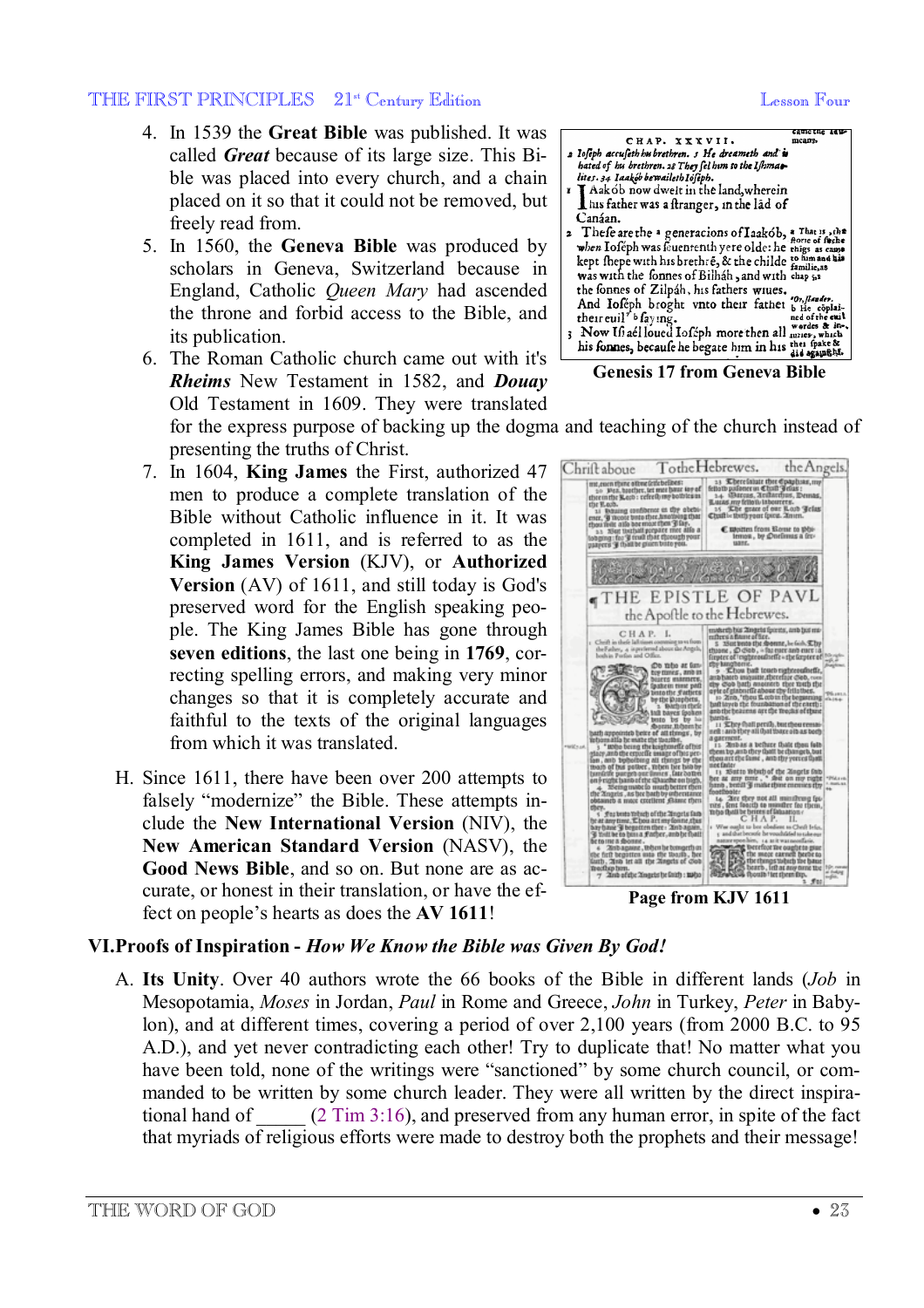#### THE FIRST PRINCIPLES  $21^{\text{st}}$  Century Edition Lesson Four

- B. **Its Influence on the World**. No other book has so influenced the course of human events like the Bible - it has never been imposed upon a people. No matter what culture a person lives in, one thing has always been true - *Religion* has always been forced upon people on a collective basis, while Biblical Christianity has always been *chosen* on an individual basis. This one piece of "literature" has brought about the greatest nations, and greatest freedoms no sword or any other means could! Notice the effect the word of God had upon the people of first century A.D. (Acts 17:6), the people of the Reformation, the Renaissance, and compare those people's lives with the effects of the Dark Ages (when the Bible was banned from being read or believed), and the effects of Humanism, Stalinism, Marxism, and all other forms of tyrannical dictatorship (all banned the Bible)! Since the Bible's truths are individual in nature, no dictator, pope or prince can allow it to turn their subjects away from complete devotion to THEM, so they ban it! Don't let someone take away your access to God's written word!
- C. **Its Supernatural Preservation**. As it has already been said, whole kingdoms and religions have sought in vain to destroy the influence of the Scriptures, and yet it still reigns victorious, and indestructible (Matt 24:35). It has, and always will out-last all religions and kingdoms of this world, simply because, it is God's pure word (Ps 12:6,7)!
- D. **Fulfilled Prophecy**. One of the most important areas of proof that God wrote the Bible involves the fact that almost 3,300 verses of prophecy have been fulfilled *to the letter*. These prophecies were predictions made hundreds and even thousands of years before their fulfilment:
	- 1. The prediction in Micah 5:2 of the birthplace of was made 750 years before the event - see Matt 2:1-6).
	- 2. Jesus would be born of a virgin, "*Behold, a virgin shall conceive, and bear a son, and shall call his name Immanuel*" (750 BC - Isaiah 7:14)
	- 3. Jesus would be rejected by His own people, "*He is despised and rejected of men; a man of sorrows, and acquainted with grief: and we hid as it were our faces from him*" (750 BC - Isaiah 53:3).
	- 4. Jesus would heal people, "*The eyes of the blind shall be opened, and the ears of the deaf shall be unstopped… The lame man leap as an hart, and the tongue of the dumb sing*" (Isaiah 35:5,6).
	- 5. Jesus would be betrayed for 30 pieces of silver "*Give me my price; and if not, forbear. So they weighed for my price thirty pieces of silver*" (500 BC - Zechariah 11:12,13).
	- 6. Jesus would be whipped and spit upon, "*I gave my back to the smiters, and my cheeks to them that plucked off the hair: I hid not my face from shame and spitting.*" (750 BC - Isaiah 50:6).
	- 7. His hands and His feet would be pierced by nails, "*They pierced my hands and my feet*." (Ps 22:16), "*and they shall look upon me whom they have pierced*" (500 BC Zech 12:10). Normally criminals were stoned.
	- 8. Jesus would be in the grave for 3 days and 3 nights, "*For as Jonas was three days and three nights in the whale's belly; so shall the Son of man be three days and three nights in the heart of the earth*." (Matthew 12:40). The Book of Jonah was written 850 years before Christ.
	- 9. Jesus would rise from the grave, "*But God will redeem* (resurrect) *my soul from the power of the grave*" (written 1000 years BC - Psalm 49:15)